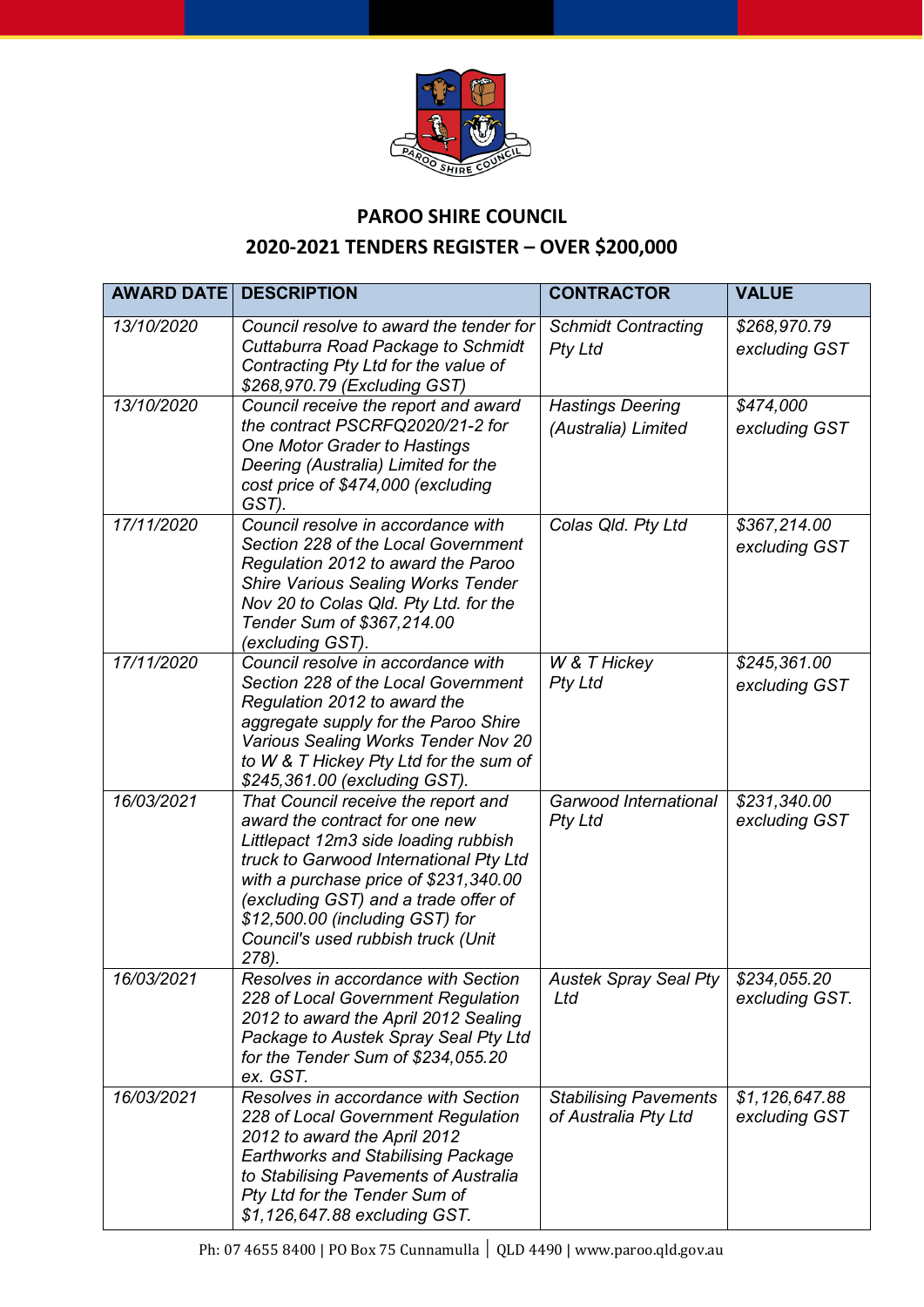

| <b>AWARD DATE</b> | <b>DESCRIPTION</b>                                                                                                                                                                                                                                                                                                     | <b>CONTRACTOR</b>                                | <b>VALUE</b>                           |
|-------------------|------------------------------------------------------------------------------------------------------------------------------------------------------------------------------------------------------------------------------------------------------------------------------------------------------------------------|--------------------------------------------------|----------------------------------------|
| 23/03/2021        | That Council:<br>1. award the Contract for Package A<br>of the Paroo Shire Council 2020<br><b>REPA to Russells Grader Hire Pty</b><br>Ltd to the Value of \$1,653,302.64<br><b>GST Inclusive subject to Conditions</b><br>of Contract:<br>2. Approve known variation to the<br>value to \$333,236.12 GST<br>Inclusive; | <b>Russells Grader Hire</b><br><b>Pty Ltd</b>    | \$1,653,302.64<br><b>GST</b> Inclusive |
| 23/03/2021        | Council award the Contract for<br>Package B of the Paroo Shire<br>Council 2020 REPA to Mascott<br>Drilling Earthmoving Pty Ltd to the<br>maximum Value of \$2,079,343.54<br><b>GST Inclusive subject to Conditions</b><br>of Contract.                                                                                 | <b>Mascott Drilling</b><br>Earthmoving Pty Ltd   | \$2,079,343.54<br><b>GST</b> Inclusive |
| 23/03/2021        | Council award the Contract for<br>Package C of the Paroo Shire<br>Council 2020 REPA to APV<br>Contracting Pty Ltd to the maximum<br>Value of \$1,659,205.55 GST<br>Inclusive subject to Conditions of<br>Contract.                                                                                                     | <b>APV Contracting</b><br><b>Pty Ltd</b>         | \$1,659,205.55<br><b>GST</b> Inclusive |
| 23/03/2021        | Council award the Contract for<br>Package D of the Paroo Shire<br>Council 2020 REPA to Simrae<br>Diesel & Welding Pty Ltd to the<br>maximum Value of \$ \$1,552,722.26<br><b>GST Inclusive subject to Conditions</b><br>of Contract.                                                                                   | Simrae Diesel &<br><b>Welding Pty Ltd</b>        | \$1,552,722.26<br><b>GST</b> Inclusive |
| 20/04/2021        | Council award the Contract for<br>Package F of the Paroo Shire<br>Council 2020 REPA to APV<br>Contracting Pty Ltd to the value of<br>\$1,475,660.32 GST inclusive<br>subject to Conditions of Contract.                                                                                                                | <b>APV Contracting</b><br><b>Pty Ltd</b>         | \$1,475,660.32<br><b>GST</b> inclusive |
| 20/04/2021        | Council award the Contract for<br>Package J of the Paroo Shire<br>Council 2020 REPA to Simrae<br>Diesel & Welding Pty Ltd to the<br>value of \$426,652.96 GST inclusive<br>subject to Conditions of Contract.                                                                                                          | Simrae Diesel &<br><b>Welding Pty Ltd</b>        | \$426,652.96<br><b>GST</b> inclusive   |
| 20/04/2021        | Council award the Contract for<br>Package K of the Paroo Shire<br>Council 2020 REPA to Mascott<br>Drilling & Earthmoving Pty Ltd to the<br>value of \$676,533.52 GST inclusive<br>subject to Conditions of Contract.                                                                                                   | Mascott Drilling &<br><b>Earthmoving Pty Ltd</b> | \$676,533.52<br><b>GST</b> inclusive   |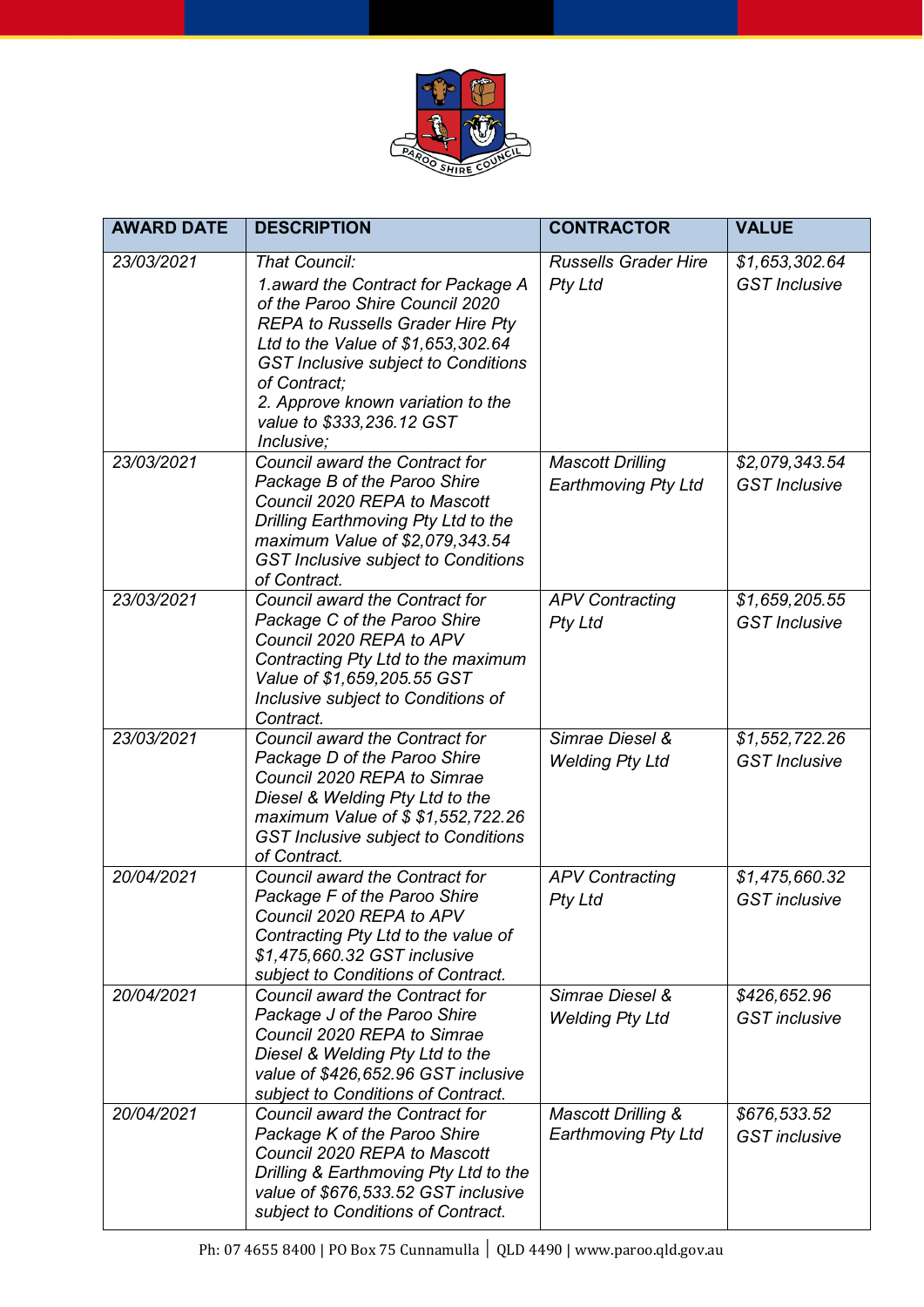

| <b>AWARD DATE</b> | <b>DESCRIPTION</b>                                                                                                                                                                                                          | <b>CONTRACTOR</b>                                         | <b>VALUE</b>                           |
|-------------------|-----------------------------------------------------------------------------------------------------------------------------------------------------------------------------------------------------------------------------|-----------------------------------------------------------|----------------------------------------|
| 24/05/2021        | Council award the Contract for<br>Package E of the Paroo Shire<br>Council 2020 REPA to Schmidt<br>Contracting Pty Ltd to the maximum<br>value of \$2,132,345.09 GST<br>Inclusive subject to Conditions of<br>Contract.      | <b>Schmidt Contracting</b><br><b>Pty Ltd</b>              | \$2,132,345.09<br><b>GST</b> Inclusive |
| 24/05/2021        | Council award the Contract for<br>Package G of the Paroo Shire<br>Council 2020 REPA to Simrae<br>Diesel & Welding Pty Ltd to the<br>Value of \$1,987,130.15 GST<br>Inclusive subject to Conditions of<br>Contract.          | Simrae Diesel &<br><b>Welding Pty Ltd</b>                 | \$1,987,130.15<br><b>GST</b> Inclusive |
| 24/05/2021        | Council award the Contract for<br>Package H of the Paroo Shire<br>Council 2020 REPA to Mascott<br>Drilling and Earthmoving Pty Ltd to<br>the Value of \$2,751,860.32 GST<br>Inclusive subject to Conditions of<br>Contract. | <b>Mascott Drilling and</b><br><b>Earthmoving Pty Ltd</b> | \$2,751,860.32<br><b>GST</b> Inclusive |
| 24/05/2021        | Council award the Contract for<br>Package I of the Paroo Shire<br>Council 2020 REPA to APV<br>Contracting Pty Ltd to the Value of<br>\$1,539,261.30 GST inclusive<br>subject to Conditions of Contract.                     | <b>APV Contracting</b><br><b>Pty Ltd</b>                  | \$1,539,261.30<br><b>GST</b> inclusive |